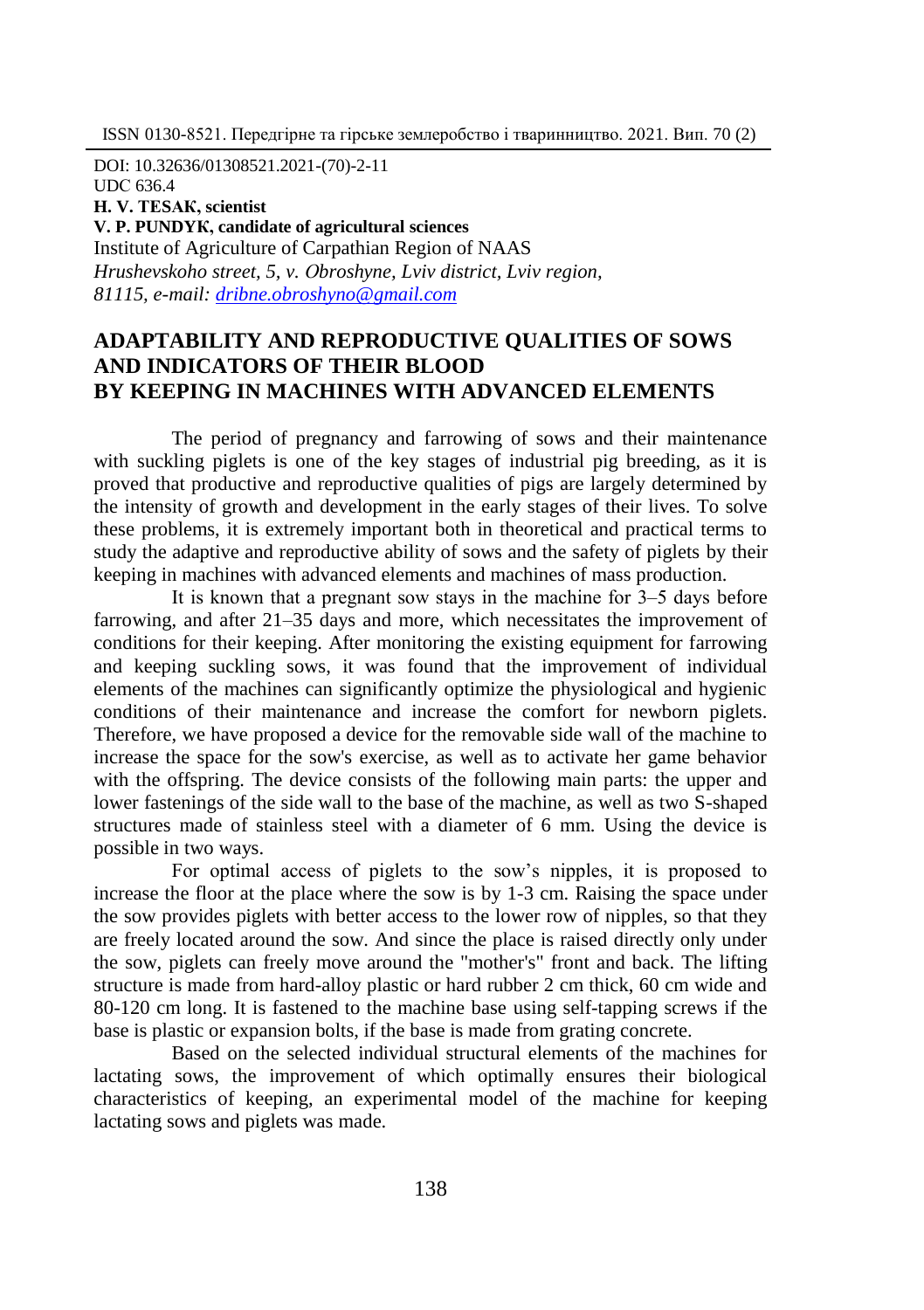© Теsак H. V., Pundyк V. P., 2021

Assessment of the adaptive and reproductive ability of sows and the study of the cellular component of natural immunity was carried out based on the results of farrowing in the spring and summer. It was found that keeping sows with offspring in machines with advanced elements increases their adaptability by the index of breeding value (CPI) by 39.0 points (8.1 %), the index of adaptation (IA) by 1.2 points (4.7 %). In sows kept in machines with advanced elements compared to animals in series-produced machines, milk yield was higher by 4.9 kg (7.3 %), live weight of the nest at weaning – by 7.9 kg  $(9.8 \text{ %}, P \le 0.05)$ , and the safety of piglets by 1.0 %. At the same time, the number of leukocytes, phagocytic activity of neutrophils, phagocytic index and phagocytic number in these sows increased by 1.9, 1.4, 2.9 and 4.8% respectively.

**Key words:** pigs, technology of keeping, machine equipment, adaptation, reproductive ability, cellular component of natural immunity.

#### **Тесак Г. В., Пундик В. П.**

Інститут сільського господарства Карпатського регіону НААН

**Адаптаційна здатність i репродуктивні якості свиноматок та показники їх крові за утримання у станках з удосконаленими елементами**

Період вагітності та опоросів свиноматок та їх утримання з підсисними поросятами є одним із ключових етапів ведення промислового свинарства, оскільки доведено, що продуктивні та відтворювальні якості свиней значною мірою визначаються інтенсивністю росту та розвитку на ранніх етапах їхнього життя. Для вирішення цих завдань надзвичайно актуальним як у теоретичному, так і в практичному плані є вивчення адаптаційної та репродуктивної здатності свиноматок і збереженості поросят за їх утримання у станках з удосконаленими елементами та станках серійного виробництва.

Відомо, що поросна свиноматка перебуває у станку до опоросу 3–5 діб, а після ‒ 21‒35 діб та більше, що обумовлює потребу в поліпшенні умов для її утримання. Провівши моніторинг наявного станкового обладнання для опоросу та утримання підсисних свиноматок, ми виявили, що удосконалення окремих елементів станків може суттєво оптимізувати фізіолого-гігієнічні умови їх утримання та підвищити комфортність умов для новонароджених поросят. У зв'язку з цим запропонували пристрій для знімної бічної стінки станка, щоб збільшити простір для моціону свиноматки, а також активувати її ігрову поведінку з приплодом. Пристрій складається із таких основних частин: верхнього і нижнього кріплення бокової стінки до основи станка, а також двох S-подібних конструкцій з нержавіючого металу діаметром 6 мм. Використання пристрою можливе двома варіантами.

Для оптимального доступу поросят до сосків було запропоновано підвищення підлоги у місці, де знаходиться свиноматка, на 1‒3 см. Піднесення місця забезпечує поросятам кращий доступ до нижнього ряду сосків, так що вони вільно розташовуються навколо свиноматки. І оскільки місце підняте безпосередньо тільки під свиноматкою, поросята можуть безперешкодно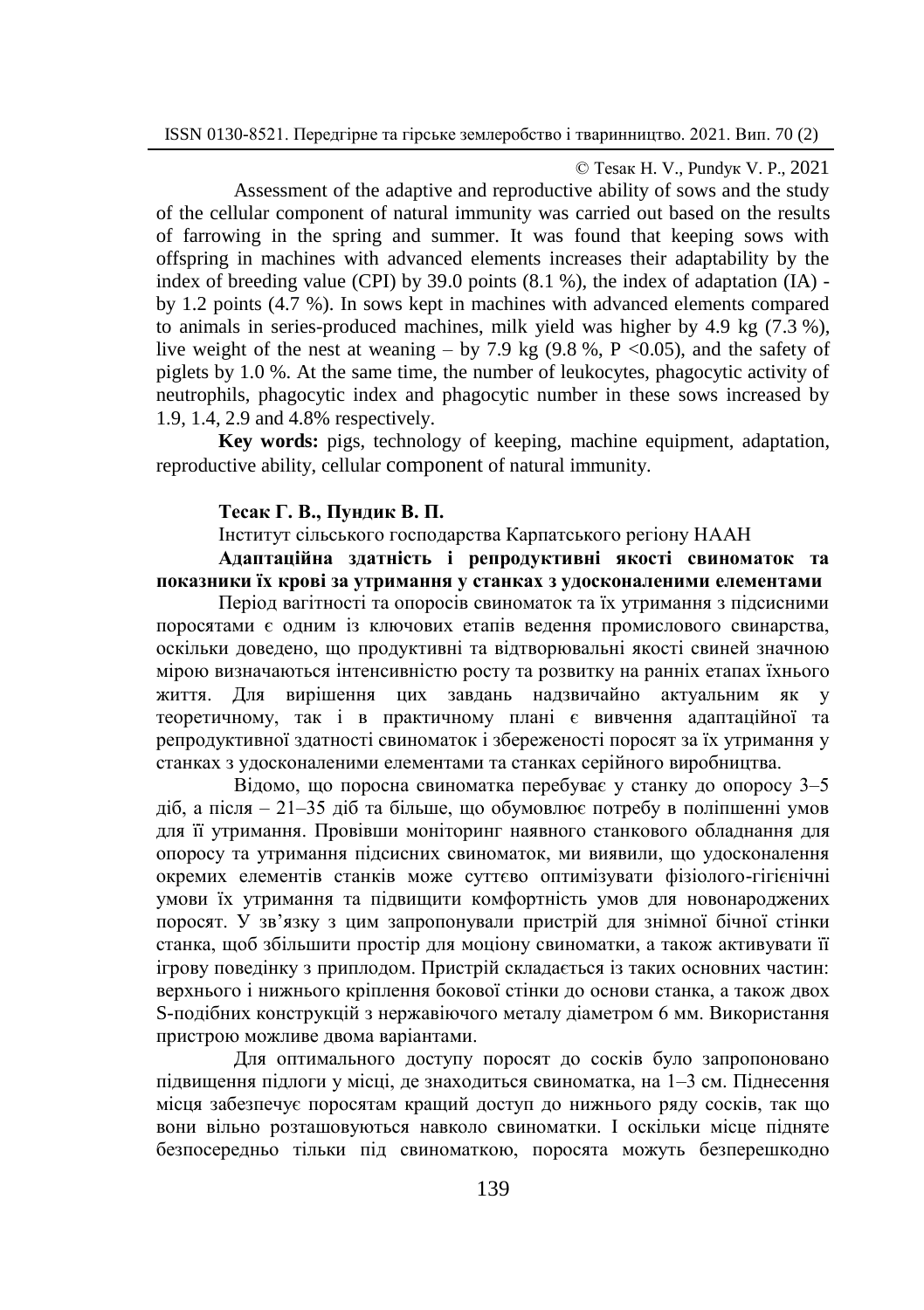пересуватися повз неї спереду і ззаду. Конструкцію підвищення виготовлено з твердосплавного пластику або твердої гуми товщиною 2 см, шириною 60 см та довжиною 80‒120 см. Кріплення її до основи станка здійснюють за допомогою самонарізів (шурупів), якщо основа пластикова, або розширюючих болтів, якщо основа з решітчастого бетону.

На основі відібраних окремих елементів конструкції станків для утримання підсисних свиноматок з поросятами, вдосконалення яких оптимально забезпечує біологічні особливості їх утримання, було виготовлено експериментальний зразок станка.

Оцінку адаптаційної та репродуктивної здатності свиноматок та дослідження клітинної ланки природного імунітету проведено за результатами отриманих опоросів у весняно-літній період. Встановлено, що утримання свиноматок з приплодом у станках з удосконаленими елементами підвищує їх адаптаційну здатність за індексом племінної цінності (ІПЦ) на 39,0 бала (8,1 %), індексом адаптації (ІА) – на 1,2 бала (4,7 %). У свиноматок, яких утримували у станках з удосконаленими елементами, порівняно з тваринами, які знаходилися в станках серійного виробництва, молочність була вищою на 4,9 кг (7,3 %), жива маса гнізда при відлученні - на 7,9 кг (9,8 %, P<0,05), а збереженість поросят - на 1,0 %. Водночас у вказаних свиноматок кількість лейкоцитів, фагоцитарна активність нейтрофілів, фагоцитарний індекс і фагоцитарне число більше відповідно на 1,9; 1,4; 2,9 і 4,8 %.

**Ключові слова:** свині, технологія утримання, станкове обладнання, адаптація, репродуктивна здатність, клітинна ланка природного імунітету.

**Introduction**. Methods of intensive rearing of pigs in the conditions of farms of different types with the use of industrial technology do not allow to fully use the potential productive and reproductive capabilities of the pigs. Crowding, confinement, noise and other factors adversely affect the adaptability and health of pigs [1, 5, 9, 14, 15]. In this regard, the production of competitive pork is possible only if the development and implementation of technological solutions to create comfortable conditions for suckling sows to ensure their high adaptability, reproductive function and safety of piglets. Therefore, the period of pregnancy and farrowing of sows and their maintenance with suckling piglets is one of the key stages of industrial pig breeding, as it is proved that productive and reproductive qualities of pigs are largely determined by the intensity of growth and development in the early stages of their lives [4, 7, 16, 18 , 23]. It is proved that the main feature of the body of piglets is the ontogenetic immaturity of tissues, digestive organs and the functions of the thermoregulatory mechanism. Therefore, they are particularly sensitive to environmental factors. Any deviation from the norm immediately leads to a decrease in the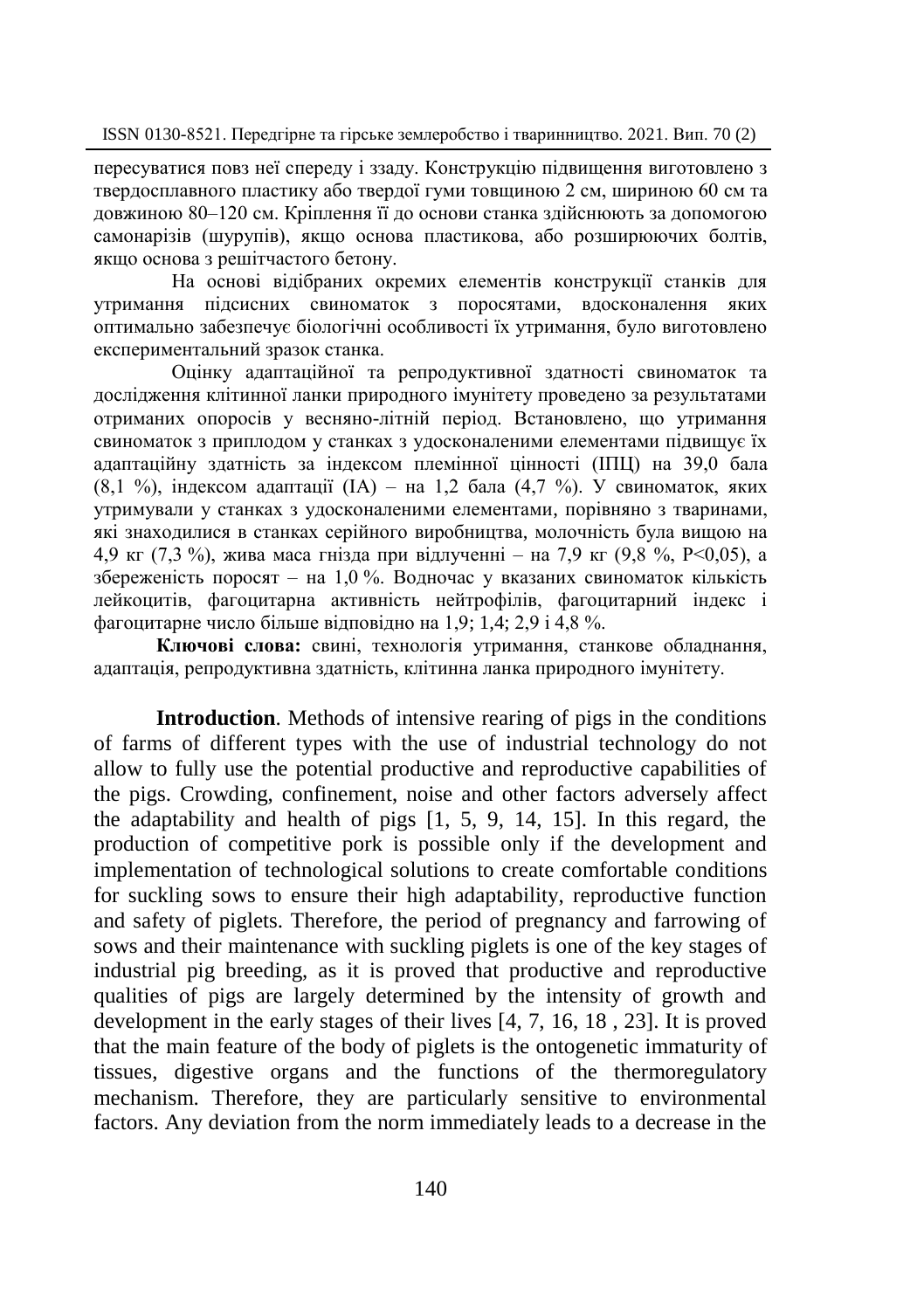body's natural resistance, and thus to a decrease in growth rate and even death of piglets [3, 4, 6, 12, 16, 20, 23].

In this regard, one of the ways to increase the efficiency of the pig industry is the development and implementation of new technologies for keeping pigs aimed at improving machine equipment for suckling sows and technologies for their maintenance [11, 19, 26, 29, 38, 39]. The arrangement of the farrowing place is an important stage in industrial pig breeding, as the main indicators of high reproductive capacity of sows (fertility, milk yield and safety of piglets) depend on the conditions of their maintenance [2, 29, 30, 31, 33, 36, 37]. That is why when developing machines for suckling sows, special attention is paid to their type and shape, as well as the structure of the floor and the material from which it is made [20, 25, 27, 32, 35]. That is, the main task is to equip the place of farrowing with equipment that will provide optimal conditions for sows during farrowing and in the postpartum period and comfort of piglets in the first days of life [17, 21, 22, 24, 34].

Over the past years [10, 13], we conducted a series of studies to improve machine equipment for suckling sows and piglets, in particular, identified some elements that optimally provide the biological characteristics of pig keeping. After analyzing the monitoring data of existing types of machines for farrowing and keeping suckling sows, we found that the improvement of individual elements of machines can significantly optimize the physiological and hygienic conditions of their maintenance, increase the free movement of sows, significantly reducing hypodynamics without reducing the area and comfortable conditions for piglets and suckling piglets. In the revised machines of domestic and foreign production, the place under the sow has a flat surface, regardless of the material from which it is made. However, based on our own observations and experience of the staff of complexes and pig farms, we found that when an adult sow lies on a flat surface for feeding piglets, she often undermines the lower row of teats, making it difficult for piglets to access them, especially in the first 5-7 days after birth. Raising the space under the sow gives the piglets better access to the teats so that they are freely placed around it. And because the place is raised directly just below the sow, the piglets can move freely past it in front and behind.

Raising the place under the sow is carried out by installing plates of plastic or hard rubber 2‒3 cm thick, 80 cm long and 60 cm wide and attaching them to the base of the machine with self-tapping screws if the floor is plastic slotted, or expansion bolts if the base made of lattice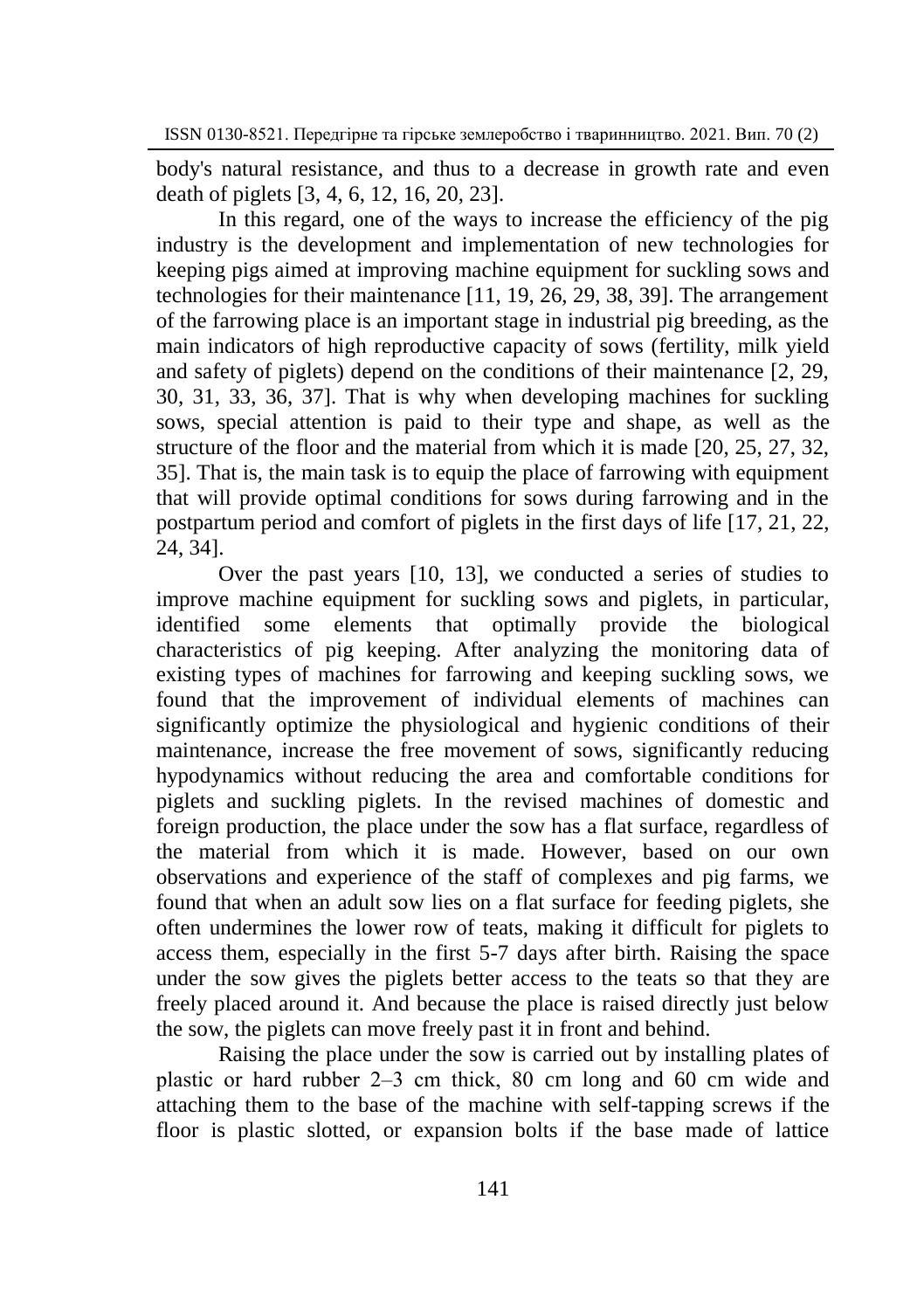concrete, which allows free access of piglets to the bottom row of sows' nipples during feeding.

Due to the fact that a pregnant sow is in the machine before farrowing  $3-5$  days, after  $-21-35$  days or more (according to preliminary calculations 40‒45 days before weaning piglets), there is a need to improve the conditions of its keeping, namely to ensure the possibility of free movement in the area of cell placement. Therefore, we offer a device for the removable side wall of the machine to increase the space for the sow's exercise, as well as to activate her game behavior with the offspring.

The device consists of the following main parts: the upper and lower attachment of the side wall to the base of the machine, as well as two Sshaped structures made of stainless metal with a diameter of 6 mm. To further strengthen the attachment of the removable side wall using expansion bolts, self-tightening nylon clamps and a design in the form of a pin for attaching the front of the removable wall to the wall.

The device can be used in two ways: with limited mobility of sows in the first days after farrowing and with increase in the free area for moving in the machine 3–5 days after farrowing.

Summarizing the literature, we can conclude that housing conditions, age and other factors affect the adaptive and reproductive capacity of sows and their offspring, and natural resistance is closely related to the viability and functional state of their body.

Therefore, the aim of our work was to investigate the adaptability and reproductive qualities of sows and some indicators of the natural resistance of their body when kept in machines with advanced elements.

**Materials and methods**. The methodological basis of scientific and practical research in this area is modern domestic and world achievements in the technology of keeping sows.

Experimental studies were conducted on farm "Edem" Zhovkva district of Lviv region on sows of large white breed, 3 heads in each, selected on the principle of analogues by age, live weight and date of mating. Assessment of the adaptive and reproductive ability of sows and the study of the cellular component of natural immunity was carried out based on the results of farrowing in the spring and summer.

Machines with improved elements (raising the place where the sow is located by 2 cm and the device of the removable side wall of the machine) were prepared for the experimental group. The control group of animals was kept in mass production machines.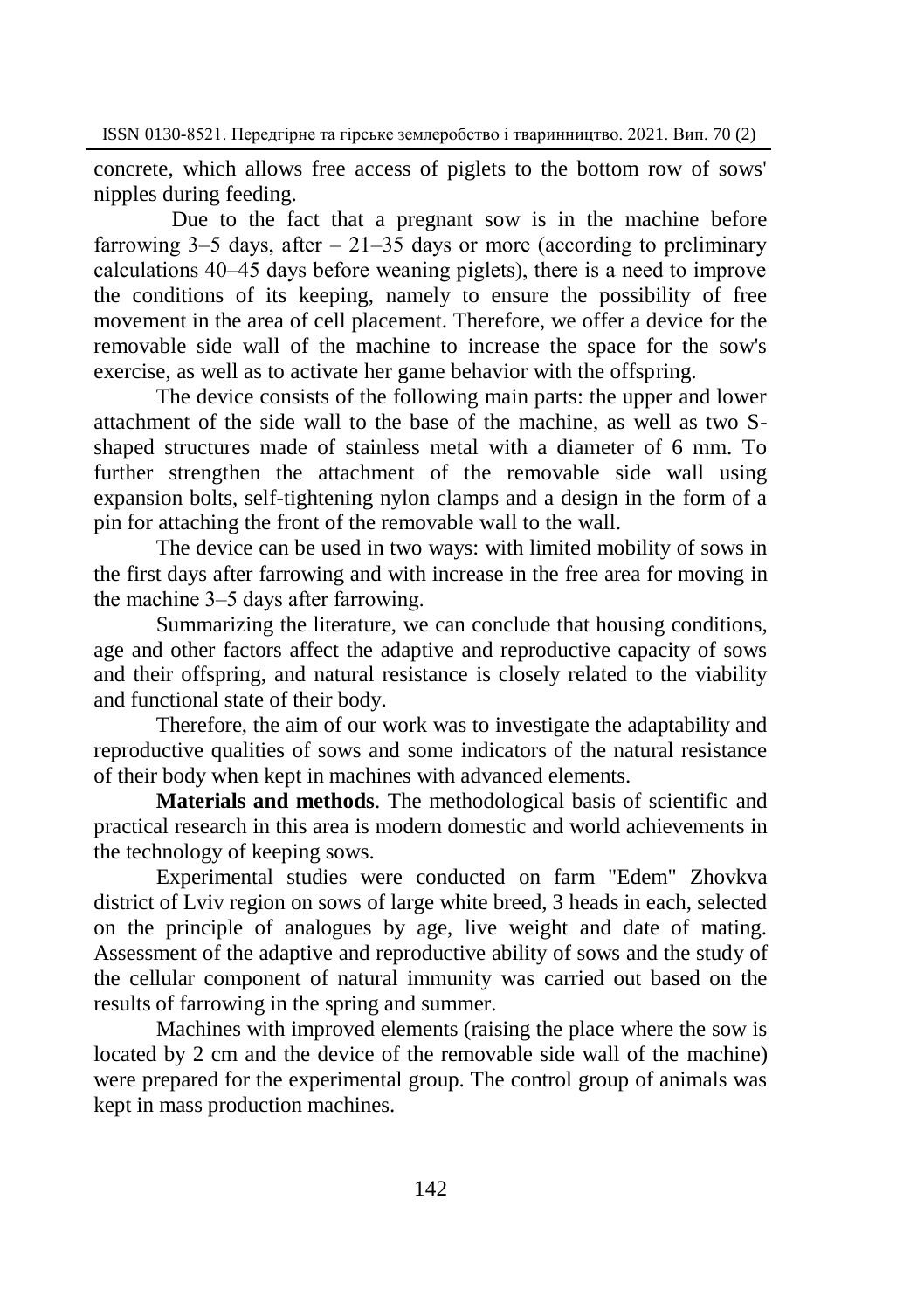The adaptability of sows was determined by indicators of reproductive qualities by calculating indices of breeding value, adaptation, level of adaptation according to the method of V. S. Smirnov [16].

Reproductive qualities of sows were determined by indicators of fertility, milk yield, live weight of piglets and nest weight at weaning, preservation of the offspring.

In heparin-stabilized blood of sows, the following was determined: the number of leukocytes – by counting white blood cells in Goriaev's chamber (V. E. Chumachenko, 1991); phagocytic activity (FA) of neutrophils (Gostev V. S., 1950), phagocytic index and phagocytic number [8].

The obtained digital material was processed by the method of variation statistics using Student's criterion. Arithmetic mean values (M) and their errors  $(\pm m)$  were calculated. The computer program MS Excel was used for calculations.

**Results and discussion.** Data on the reproductive capacity of experimental sows are presented in Table 1.

| Performance indicators                 | Group of animals |                  |
|----------------------------------------|------------------|------------------|
|                                        | control          | experiment       |
| Fertility, heads                       | $12,1 \pm 0,50$  | $12,3 \pm 0,39$  |
| number of piglets at weaning, kg       | $10.9 \pm 0.78$  | $11,2 \pm 0.53$  |
| Milk yield, kg                         | $66.9 \pm 1.76$  | $71,8 \pm 1,48$  |
| Live weight of the nest at weaning, kg | $80,7 \pm 2,12$  | $88.6 \pm 1.78*$ |
| Preservation, %                        | 90.1             | 91.1             |

**1. Reproductive ability of sows when kept in machines with advanced elements and machines of serial production**  $(M \pm m, n = 3)$ 

Note.  $*$  P < 0,05.

The obtained data show that in sows of the experimental group compared to the control, milk yield was higher by 4.9 kg (7.3%), live weight of the nest at weaning – higher by 7.9 kg  $(9.8\% , P \le 0.05)$ , and the preservation of piglets in the experimental group increased by 1.0% compared to control.

## **2. Indicators of adaptability of sows kept in machines with advanced elements and machines of serial production**

| Performance indicators | Group of animals |            |
|------------------------|------------------|------------|
|                        | control          | experiment |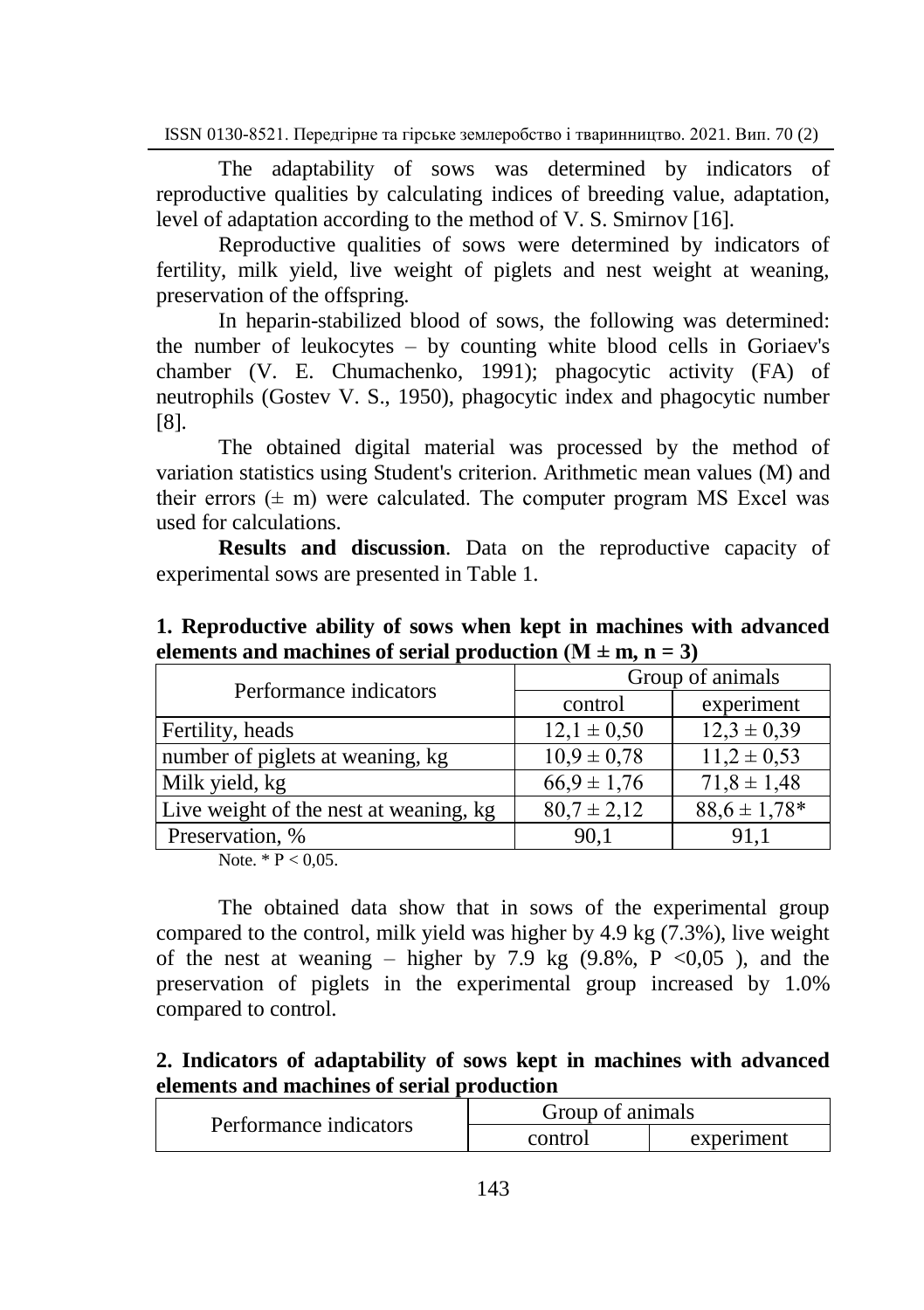| Breeding Value Index (CPI) | $479.1 \pm 20.92$ | $518.1 \pm 23.17$ |
|----------------------------|-------------------|-------------------|
| Adaptation index (IA)      | $25.4 \pm 2.89$   | $26.6 \pm 3.17$   |
| level of adaptation (PA)   | $13.1 \pm 0.56$   | $13.3 \pm 0.63$   |

ISSN 0130-8521. Передгірне та гірське землеробство і тваринництво. 2021. Вип. 70 (2)

The obtained results of adaptability show that in the sows of the experimental groups compared to the control in the spring-summer period, the index of breeding value (CPI) is higher by 39.0 points (8.1%), the index of adaptation  $(IA) - by 1.2$  points 4.7%), but the difference is unlikely. In the summer-autumn period, the difference between these indicators is similar but less pronounced and is respectively 14.9 points (2.9%) and 0.8 points (3.1%). At the same time, the level of adaptation (PA) in the spring-summer period in the animals of the experimental group compared to the control is almost the same (13.3 vs. 13.1 points), and in the summer-autumn period higher by 0.7 points (5.5%) .

Based on the formula used to calculate the breeding value index (CPI), the difference between the experimental and control groups of animals is mainly due to the milk yield of sows and live weight of the nest at 2 months.

| Performance indicators                | Group of animals |                 |
|---------------------------------------|------------------|-----------------|
|                                       | control          | experiment      |
| Leukocytes, G/I                       | $10,8 \pm 0,24$  | $11.0 \pm 0.33$ |
| Phagocytic activity of neutrophils, % | $50.7 \pm 3.48$  | $51,4 \pm 2,86$ |
| Phagocytic index, units               | $10,3 \pm 0,86$  | $10,6 \pm 0,73$ |
| Phagocytic number, units              | $5,21 \pm 0,62$  | $5,46 \pm 0,54$ |

**3. Indicators of the cellular component of the natural immunity of the body of experimental sows**

In sows kept in machines with advanced elements, compared with animals in machines of mass production, the number of leukocytes, phagocytic activity of neutrophils, phagocytic index and phagocytic number was higher by 1.9, 1.4, 2.9 and 4.8%, but the difference is unlikely.

### **Conclusions**

1. Adaptability in sows of experimental groups, compared with control, is higher according to the index of breeding value (CPI) by 39.0 points  $(8.1\%)$ , the index of adaptation  $(IA)$  – by 1.2 points  $(4.7\%)$ .

2. In sows of the experimental group, compared with the control, milk yield was higher by 4.9 kg  $(7.3\%)$ , live weight of the nest at weaning – by 7.9 kg (9.8%,  $P \le 0.05$ ), and the survival of piglets – by 1.0%.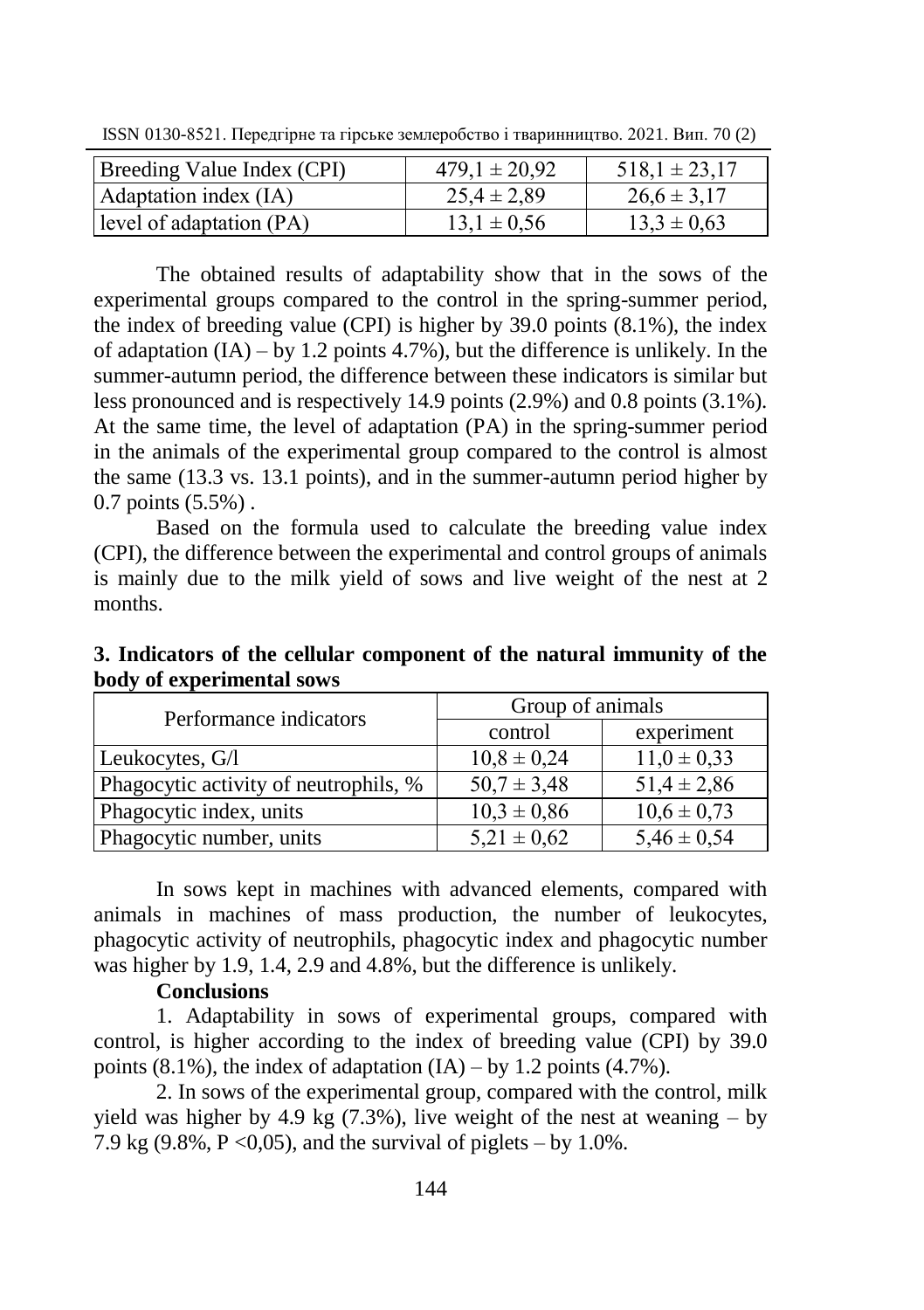3. In sows kept in machines with advanced elements compared to animals in mass-produced machines, the number of leukocytes, phagocytic activity of neutrophils, phagocytic index and phagocytic number was higher by 1.9, 1.4, 2.9 and 4.8% respectively.

#### **Список використаної літератури**

1. [Адаптація свиней в умовах](https://scholar.google.com.ua/scholar?oi=bibs&cluster=15502267811880015239&btnI=1&hl=uk)  [альтернативних технологій](https://scholar.google.com.ua/scholar?oi=bibs&cluster=15502267811880015239&btnI=1&hl=uk) / Д. Д. Чертков та ін. *Науковий вісник «Асканія-Нова»*. 2018. Вип. 11. С. 223‒228.

2. Бажов Г. М. Племенное свиноводство : учеб. пособие. Санкт-Петербург, 2006. 386 с.

3. Взаимосвязь гематологических показателей и скорости роста свиней разных генотипов / В. И. Герасимов и др. ; ХДЗВА. *Підвищення продуктивності сільськогосподарських тварин*. Харків, 2004. Т. 14. С. 92–98.

4. Волощук В. М. Теоретичне обґрунтування і створення конкурентоспроможних технологій виробництва свинини. Полтава, 2012. 350 с.

5. Вплив стрессхильності свиней на їх продуктивність / В. О. Іванов та ін. *Свинарство*. 2013. Вип. 63. С. 12‒18.

6. Гематологічні показники як особливості інтер'єрного статусу свиней у<br>селекційно-племінній роботі / Т. А. селекційно-племінній роботі / Т. А. Стрижак та ін. *[Вісник Харківського](http://www.irbis-nbuv.gov.ua/cgi-bin/irbis_nbuv/cgiirbis_64.exe?Z21ID=&I21DBN=UJRN&P21DBN=UJRN&S21STN=1&S21REF=10&S21FMT=JUU_all&C21COM=S&S21CNR=20&S21P01=0&S21P02=0&S21P03=IJ=&S21COLORTERMS=1&S21STR=%D0%9661599)  [національного технічного університету](http://www.irbis-nbuv.gov.ua/cgi-bin/irbis_nbuv/cgiirbis_64.exe?Z21ID=&I21DBN=UJRN&P21DBN=UJRN&S21STN=1&S21REF=10&S21FMT=JUU_all&C21COM=S&S21CNR=20&S21P01=0&S21P02=0&S21P03=IJ=&S21COLORTERMS=1&S21STR=%D0%9661599)  [сільського господарства імені Петра](http://www.irbis-nbuv.gov.ua/cgi-bin/irbis_nbuv/cgiirbis_64.exe?Z21ID=&I21DBN=UJRN&P21DBN=UJRN&S21STN=1&S21REF=10&S21FMT=JUU_all&C21COM=S&S21CNR=20&S21P01=0&S21P02=0&S21P03=IJ=&S21COLORTERMS=1&S21STR=%D0%9661599)  [Василенка.](http://www.irbis-nbuv.gov.ua/cgi-bin/irbis_nbuv/cgiirbis_64.exe?Z21ID=&I21DBN=UJRN&P21DBN=UJRN&S21STN=1&S21REF=10&S21FMT=JUU_all&C21COM=S&S21CNR=20&S21P01=0&S21P02=0&S21P03=IJ=&S21COLORTERMS=1&S21STR=%D0%9661599)* 2014. Вип. 144. С. 212–217.

7. Довідник з виробництва свинини / В. І. Герасімов та ін. Харків, 2001. 336 с.

8. Лабораторні методи досліджень у біології, тваринництві та ветеринарній медицині : довідник / В. В. Влізло та ін. ; за ред. В. В. Влізла. Львів, 2012. 759 с.

9. Лихач В. Я. Обґрунтування, розробка та впровадження інтенсивнотехнологічних рішень у свинарстві. Миколаїв : МНАУ, 2016. 227 с.

10. Мазанько М. О., Пундик В. П., Тесак Г. В. Вдосконалення окремих елементів станкового обладнання для підсисних свиноматок. *Свинарство.* 2017. Вип. 69. С. 41-45.

#### **References**

1. Adaptation of pigs in conditionss of alternative technologies / D. D. Chertkov et al. *Naukovyi visnyk «Askaniia-Nova»*. 2018. Issue 11. P. 223‒228.

2. Bazhov G. M. Pig breeding : textbook. Sankt-Peterburg, 2006. 386 p.

3. Interrelation of hematological parameters and growth rate of pigs of different genotypes / V. I. Herasimov et al. : KhDZVA. *Pidvyshchennia produktyvnosti silskohospodarskykh tvaryn.* Kharkiv, 2004. Vol. 14. P. 92–98.

4. Voloshchuk V. M. Theoretical substantiation and creation of competitive technologies of pork production. Poltava, 2012. 350 p.

5. The effect of stress predisposition of pigs on their productivity / V. O. Ivanov et al. *Svynarstvo*. 2013. Issue 63. P. 12‒18.

6. Hematological parameters features of the interior status of pigs in breeding work / T. A. Stryzhak et al. *Visnyk Kharkivskoho natsionalnoho tekhnichnoho universytetu silskoho hospodarstva imeni Petra Vasylenka*. 2014. Issue 144. P. 212– 217.

7. Handbook of pork production / V. I. Herasimov et al. Kharkiv, 2001. 336 p.

8. Laboratory research methods in biology, animal husbandry and veterinary medicine : a handbook / V. V. Vlizlo et al. ; za red. V. V. Vlizla. Lviv, 2012. 759 p.

9. Lykhach V. Ya. Substantiation, development and implementation of intensive technological solutions in pig breeding. Mykolaiv : MNAU, 2016. 227 p.

10. Mazanko M. O., Pundyk V. P., Tesak H. V. Improvement of individual elements of machine equipment for lactating sows. *Svynarstvo.* 2017. Issue 69.  $P. 41 - 45.$ 

11. Mechanization and livestock production technology / V. G. Koba et al.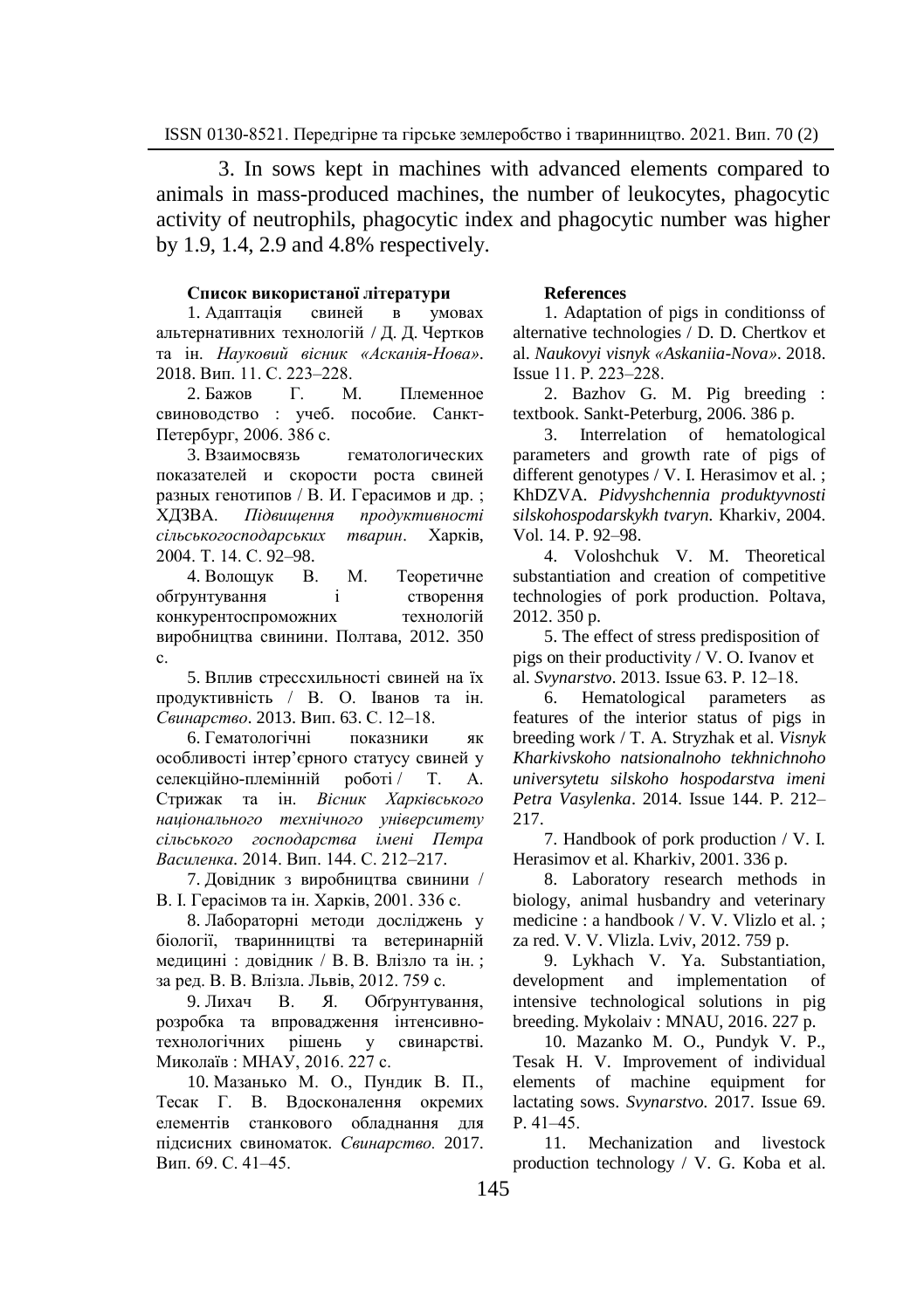11. Механизация и технология производства продукции животноводства / В. Г. Коба и др. Москва, 2000. 256 с.

12. Повод М. Г., Іжболдіна О. О., Грищенко С. М. Особливості морфологічного складу крові молодняку свиней при використанні різних технологій вирощування. *Науковотехнічний бюлетень НДЦ біобезпеки та екологічного контролю ресурсів АПК.*  2015. Т. 3, № 2. С. 139–143.

13. Пундик В. П., Тесак Г. В. Удосконалення станкового обладнання для утримання підсисних свиноматок з поросятами. *Свинарство*. 2019. Вип. 73. С.  $57 - 60$ .

14. Топіха В. С., Лихач В. Я., Лихач А. В. Порода ландрас, її адаптаційні та продуктивні якості в умовах промислової технології. *Науково-технічний бюлетень Інституту тваринництва НААН*. 2014. № 112. С. 150–159.

15. Тривалість продуктивного довголіття та рівень адаптації свиноматок універсального напрямку продуктивності / В. І. Халак та ін. *[Свинарство](http://www.irbis-nbuv.gov.ua/cgi-bin/irbis_nbuv/cgiirbis_64.exe?Z21ID=&I21DBN=UJRN&P21DBN=UJRN&S21STN=1&S21REF=10&S21FMT=JUU_all&C21COM=S&S21CNR=20&S21P01=0&S21P02=0&S21P03=IJ=&S21COLORTERMS=1&S21STR=%D0%9629341)*. 2017. Вип. 69. С. 74‒82.

16. Шейко И. П., Смирнов В. С., Шейко Р. И. Свиноводство. Минск : ИВЦ Минфина, 2013. 375 с.

17. A flooring comparison: The impact of rubber mats on the health, behavior, and welfare of group-housed sows at breeding / M. [Elmore et al.](https://www.sciencedirect.com/science/article/abs/pii/S0168159109003256?via%3Dihub#!) *[Applied Animal Behaviour](https://www.sciencedirect.com/science/article/abs/pii/S0168159109003256?via%3Dihub#!)  [Science](https://www.sciencedirect.com/science/journal/01681591)*. 2010. V. [123. P](https://www.sciencedirect.com/science/journal/01681591/123/1). 7‒15.

18. Aggregation of measures to produce an overall assessment of animal welfare. Part 1: a review of existing methods / R. Botreau et al. *Animal*. 2007[. V.](https://www.cambridge.org/core/journals/animal/volume/1D6A4435771655C35FE3929D14A85ABA) 1. P. 179-187.

19. A review of sow and piglet behaviour and performance in group housing systems for lactating sows / S. E. [van](https://www.ncbi.nlm.nih.gov/pubmed/?term=van%20Nieuwamerongen%20SE%5BAuthor%5D&cauthor=true&cauthor_uid=24534691)  [Nieuwamerongen](https://www.ncbi.nlm.nih.gov/pubmed/?term=van%20Nieuwamerongen%20SE%5BAuthor%5D&cauthor=true&cauthor_uid=24534691) et al. *[Animal](https://www.ncbi.nlm.nih.gov/pubmed/24534691)*. 2014. V. 8,  $\sqrt{6}$  3. P. 448–460.

20. A review of the welfare issues for sows and piglets in relation to housing / [J. L.](mailto:john.barnett@nre.vic.gov.au)  [Barnett](mailto:john.barnett@nre.vic.gov.au) et al. *Australian Journal of Agricultural Research.* 2001. V. 52, № 1. P. 1–28.

21. [Baxter E. M.](https://www.ncbi.nlm.nih.gov/pubmed/?term=Baxter%20EM%5BAuthor%5D&cauthor=true&cauthor_uid=22436159), [Lawrence A. B.,](https://www.ncbi.nlm.nih.gov/pubmed/?term=Lawrence%20AB%5BAuthor%5D&cauthor=true&cauthor_uid=22436159)

Mosсow, 2000. 256 p.

12. Povod M. H., Izhboldina O. O., Hryshchenko S. M. Features of morphological composition of blood of young pigs when using different breeding technologies. *Naukovo-tekhnichnyi biuleten NDTs biobezpeky ta ekolohichnoho kontroliu resursiv APK*. 2015. Vol. 3, No 2. P. 139–143.

13. Pundyk V. P., Tesak H. V. Improvement of machine equipment for keeping suckling sows with piglets. *Svynarstvo*. 2019. Issue 73. P. 57‒60.

14. Topikha V. S., Lykhach V. Ya., Lykhach A. V. Landrace breed, its adaptive and productive qualities in the conditions of industrial technology. *Naukovo-tekhnichnyi biuleten Instytutu tvarynnytstva NAAN*. 2014. No 112. P. 150–159.

15. Duration of productive longevity and level of adaptation of sows of the universal direction of productivity / V. I. Khalak et al. *Svynarstvo*. 2017. Issue 69. P. 74‒82.

16. Shejko I. P., Smirnov V. S., Shejko R. I. Pig breeding. Minsk : IVC Minfina, 2013. 375 p.

17. A flooring comparison: The impact of rubber mats on the health, behavior, and welfare of group-housed sows at breeding / M. [Elmore et al.](https://www.sciencedirect.com/science/article/abs/pii/S0168159109003256?via%3Dihub#!) *[Applied Animal Behaviour](https://www.sciencedirect.com/science/article/abs/pii/S0168159109003256?via%3Dihub#!)  [Science](https://www.sciencedirect.com/science/journal/01681591)*. 2010. Vol. [123. P](https://www.sciencedirect.com/science/journal/01681591/123/1). 7‒15.

18. Aggregation of measures to produce an overall assessment of animal welfare. Part 1: a review of existing methods / R. Botreau et al. *Animal*. 2007[.](https://www.cambridge.org/core/journals/animal/volume/1D6A4435771655C35FE3929D14A85ABA)  [Vol.](https://www.cambridge.org/core/journals/animal/volume/1D6A4435771655C35FE3929D14A85ABA) 1. P. 179-187.

19. A review of sow and piglet behaviour and performance in group housing systems for lactating sows / S. E. [van Nieuwamerongen](https://www.ncbi.nlm.nih.gov/pubmed/?term=van%20Nieuwamerongen%20SE%5BAuthor%5D&cauthor=true&cauthor_uid=24534691) et al. *[Animal](https://www.ncbi.nlm.nih.gov/pubmed/24534691)*. 2014. Vol. 8, No 3. P. 448‒460.

20. A review of the welfare issues for sows and piglets in relation to housing / [J.](mailto:john.barnett@nre.vic.gov.au)  [L. Barnett](mailto:john.barnett@nre.vic.gov.au) et al. *Australian Journal of Agricultural Research.* 2001. Vol. 52, No 1. P. 1–28.

21. [Baxter E. M.](https://www.ncbi.nlm.nih.gov/pubmed/?term=Baxter%20EM%5BAuthor%5D&cauthor=true&cauthor_uid=22436159), [Lawrence A. B.,](https://www.ncbi.nlm.nih.gov/pubmed/?term=Lawrence%20AB%5BAuthor%5D&cauthor=true&cauthor_uid=22436159) [Edwards S. A.](https://www.ncbi.nlm.nih.gov/pubmed/?term=Edwards%20SA%5BAuthor%5D&cauthor=true&cauthor_uid=22436159) Alternative farrowing accommodation: welfare and economic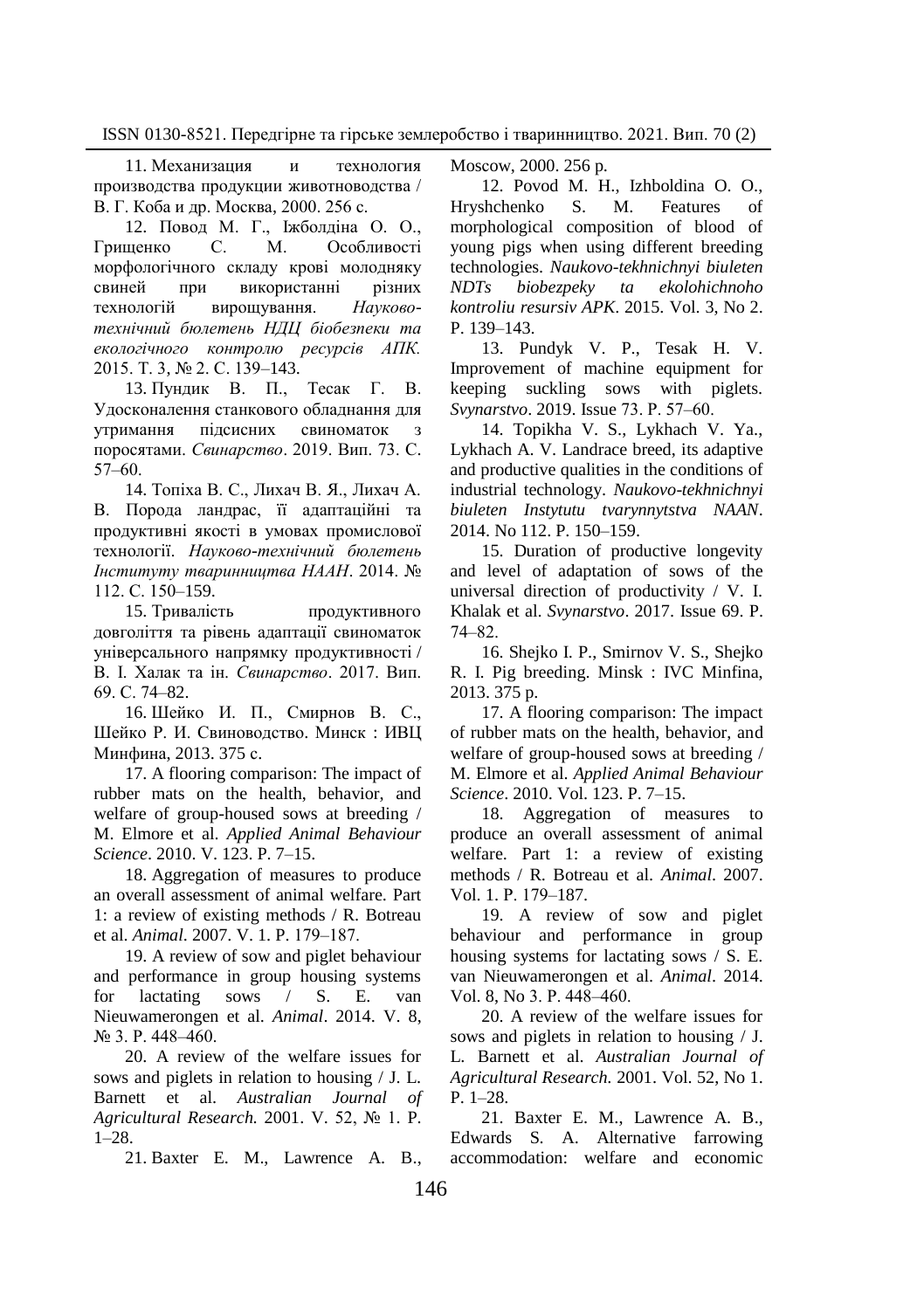[Edwards S. A.](https://www.ncbi.nlm.nih.gov/pubmed/?term=Edwards%20SA%5BAuthor%5D&cauthor=true&cauthor_uid=22436159) Alternative farrowing<br>accommodation: welfare and economic accommodation: welfare and economic aspects of existing farrowing and lactation systems for pigs. *[Animal](https://www.ncbi.nlm.nih.gov/pubmed/22436159)*. 2012. V. 6, № 1.  $P. 96 - 117.$ 

22. Baxter [E. M.,](https://www.cambridge.org/core/search?filters%5BauthorTerms%5D=E.%20M.%20Baxter&eventCode=SE-AU) [Lawrence](https://www.cambridge.org/core/search?filters%5BauthorTerms%5D=A.%20B.%20Lawrence&eventCode=SE-AU) A. B., [Edwards](https://www.cambridge.org/core/search?filters%5BauthorTerms%5D=S.%20A.%20Edwards&eventCode=SE-AU) S. A. Alternative farrowing systems: design criteria for farrowing systems based on the biological needs of sows and piglets. *[Animal](https://www.ncbi.nlm.nih.gov/pubmed/22439955)*. 2011. V. 5. P. 580‒600.

23. [Bünger B.](https://www.ncbi.nlm.nih.gov/pubmed/?term=B%C3%BCnger%20B%5BAuthor%5D&cauthor=true&cauthor_uid=12125174) Effects of housing conditions of farrowing and nursing sows on development of piglets: our own studies and an evaluation of the literature. *[Dtsch Tierarztl](https://www.ncbi.nlm.nih.gov/pubmed/12125174)  [Wochenschr](https://www.ncbi.nlm.nih.gov/pubmed/12125174).* 2002. V. 109, № 6. P. 277–289.

24. Confinement of lactating sows in crates for 4 days after farrowing reduces piglet mortality / V. A. [Moustsen](https://www.ncbi.nlm.nih.gov/pubmed/?term=Moustsen%20VA%5BAuthor%5D&cauthor=true&cauthor_uid=23190747) et al. *[Animal](https://www.ncbi.nlm.nih.gov/pubmed/23190747)*. 2013. V. 7, № 4. P. 648‒654.

25. [Díaz](https://www.sciencedirect.com/science/article/abs/pii/S0168159113002888?via%3Dihub#!) J., [Boyle](https://www.sciencedirect.com/science/article/abs/pii/S0168159113002888?via%3Dihub#!) L. Effect of rubber slat mats on the behaviour and welfare of group housed pregnant sows. *[Applied Animal](https://www.sciencedirect.com/science/journal/01681591)  [Behaviour Science.](https://www.sciencedirect.com/science/journal/01681591)* 2014. V. [151.](https://www.sciencedirect.com/science/journal/01681591/151/supp/C) P. 13‒23.

26. Dubois A., Meunier-Salaun M.-C., Le Gall R. Performances et comportement des truies et de leurs portées dans une maternité alternative en bâtiment: résultats préliminaires. *Journees Recherche Porcine*. 2008. V. 40. P. 233–238.

27. Effect of rubber mats on sow behavior and litter performance during lactation / [G. Ruff e](https://www.sciencedirect.com/science/article/abs/pii/S1871141317302330#!)t al. *[Livestock Science](https://www.sciencedirect.com/science/journal/18711413)*. 2017[. V. 204.](https://www.sciencedirect.com/science/journal/18711413/204/supp/C) P. 65‒70.

28. Kemp B., Soede N. M. Reproductive issues in welfare-friendly housing systems in pig industry: A review. *Reprod. Domest. Anim.* 2012. V. 47. P. 51-57.

29. Kneeskern S. How to reduce piglet mortality with sows in loose-housed systems. 2015. URL: [https://phys.org/news/2015-08](https://phys.org/news/2015-08-piglet-mortality-loose-housed.html?utm_source=TrendMD&utm_medium=cpc&utm_campaign=Phys.org_TrendMD_1) [piglet-mortality-loose-](https://phys.org/news/2015-08-piglet-mortality-loose-housed.html?utm_source=TrendMD&utm_medium=cpc&utm_campaign=Phys.org_TrendMD_1)

[housed.html?utm\\_source=TrendMD&utm\\_m](https://phys.org/news/2015-08-piglet-mortality-loose-housed.html?utm_source=TrendMD&utm_medium=cpc&utm_campaign=Phys.org_TrendMD_1) [edium=cpc&utm\\_campaign=Phys.org\\_Trend](https://phys.org/news/2015-08-piglet-mortality-loose-housed.html?utm_source=TrendMD&utm_medium=cpc&utm_campaign=Phys.org_TrendMD_1) [MD\\_1](https://phys.org/news/2015-08-piglet-mortality-loose-housed.html?utm_source=TrendMD&utm_medium=cpc&utm_campaign=Phys.org_TrendMD_1) (last accessed: 03.09.2021).

30. Neonatal piglet traits of importance for survival in crates and indoor pens / [L. J.](javascript:;) Pedersen et al. *Journal of Animal Science*. 2011. V. 89. P. 1207–1218.

31. Observations of sows and piglets housed in farrowing pens with temporary aspects of existing farrowing and lactation systems for pigs. *[Animal](https://www.ncbi.nlm.nih.gov/pubmed/22436159)*. 2012. Vol. 6, No 1. P. 96‒117.

22. Baxter [E. M.,](https://www.cambridge.org/core/search?filters%5BauthorTerms%5D=E.%20M.%20Baxter&eventCode=SE-AU) [Lawrence](https://www.cambridge.org/core/search?filters%5BauthorTerms%5D=A.%20B.%20Lawrence&eventCode=SE-AU) A. B., [Edwards](https://www.cambridge.org/core/search?filters%5BauthorTerms%5D=S.%20A.%20Edwards&eventCode=SE-AU) S. A. Alternative farrowing systems: design criteria for farrowing systems based on the biological needs of sows and piglets. *[Animal](https://www.ncbi.nlm.nih.gov/pubmed/22439955)*. 2011. Vol. 5. P. 580–600.

23. [Bünger B.](https://www.ncbi.nlm.nih.gov/pubmed/?term=B%C3%BCnger%20B%5BAuthor%5D&cauthor=true&cauthor_uid=12125174) Effects of housing conditions of farrowing and nursing sows on development of piglets: our own studies and an evaluation of the literature. *[Deutsche](https://www.ncbi.nlm.nih.gov/pubmed/12125174)  [Tierarztl. Wochenschr](https://www.ncbi.nlm.nih.gov/pubmed/12125174)*. 2002. Vol. 109, No 6. P. 277‒289.

24. Confinement of lactating sows in crates for 4 days after farrowing reduces piglet mortality / V. A. [Moustsen](https://www.ncbi.nlm.nih.gov/pubmed/?term=Moustsen%20VA%5BAuthor%5D&cauthor=true&cauthor_uid=23190747) et al. *[Animal](https://www.ncbi.nlm.nih.gov/pubmed/23190747)*. 2013. Vol. 7, No 4. P. 648‒654.

25. [Díaz](https://www.sciencedirect.com/science/article/abs/pii/S0168159113002888?via%3Dihub#!) J., [Boyle](https://www.sciencedirect.com/science/article/abs/pii/S0168159113002888?via%3Dihub#!) L. Effect of rubber slat mats on the behaviour and welfare of group housed pregnant sows. *[Applied](https://www.sciencedirect.com/science/journal/01681591)  [Animal Behaviour Science.](https://www.sciencedirect.com/science/journal/01681591)* 2014[. Vol.](https://www.sciencedirect.com/science/journal/01681591/151/supp/C) 151.  $P. 13 - 23.$ 

26. Dubois A., Meunier-Salaun M.-C., Le Gall R. Performances et comportement des truies et de leurs portées dans une maternité alternative en bâtiment: résultats préliminaires. *Journees Recherche Porcine*. 2008. Vol. 40. P. 233–238.

27. Effect of rubber mats on sow behavior and litter performance during lactation / [G. Ruff e](https://www.sciencedirect.com/science/article/abs/pii/S1871141317302330#!)t al. *[Livestock Science](https://www.sciencedirect.com/science/journal/18711413)*. 2017[. Vol. 204.](https://www.sciencedirect.com/science/journal/18711413/204/supp/C) P. 65‒70.

28. Kemp B., Soede N. M. Reproductive issues in welfare-friendly housing systems in pig industry: A review. *Reprod. Domest. Anim.* 2012. Vol. 47. P. 51–57.

29. Kneeskern S. How to reduce piglet mortality with sows in loose-housed systems. 2015. URL: [https://phys.org/news/2015-08-piglet-](https://phys.org/news/2015-08-piglet-mortality-loose-housed.html?utm_source=TrendMD&utm_medium=cpc&utm_campaign=Phys.org_TrendMD_1)

[mortality-loose-](https://phys.org/news/2015-08-piglet-mortality-loose-housed.html?utm_source=TrendMD&utm_medium=cpc&utm_campaign=Phys.org_TrendMD_1)

[housed.html?utm\\_source=TrendMD&utm\\_](https://phys.org/news/2015-08-piglet-mortality-loose-housed.html?utm_source=TrendMD&utm_medium=cpc&utm_campaign=Phys.org_TrendMD_1) [medium=cpc&utm\\_campaign=Phys.org\\_Tr](https://phys.org/news/2015-08-piglet-mortality-loose-housed.html?utm_source=TrendMD&utm_medium=cpc&utm_campaign=Phys.org_TrendMD_1) [endMD\\_1](https://phys.org/news/2015-08-piglet-mortality-loose-housed.html?utm_source=TrendMD&utm_medium=cpc&utm_campaign=Phys.org_TrendMD_1) (last accessed: 03.09.2021).

30. Neonatal piglet traits of importance for survival in crates and indoor pens / [L. J.](javascript:;) Pedersen et al. *Journal of Animal Science*.